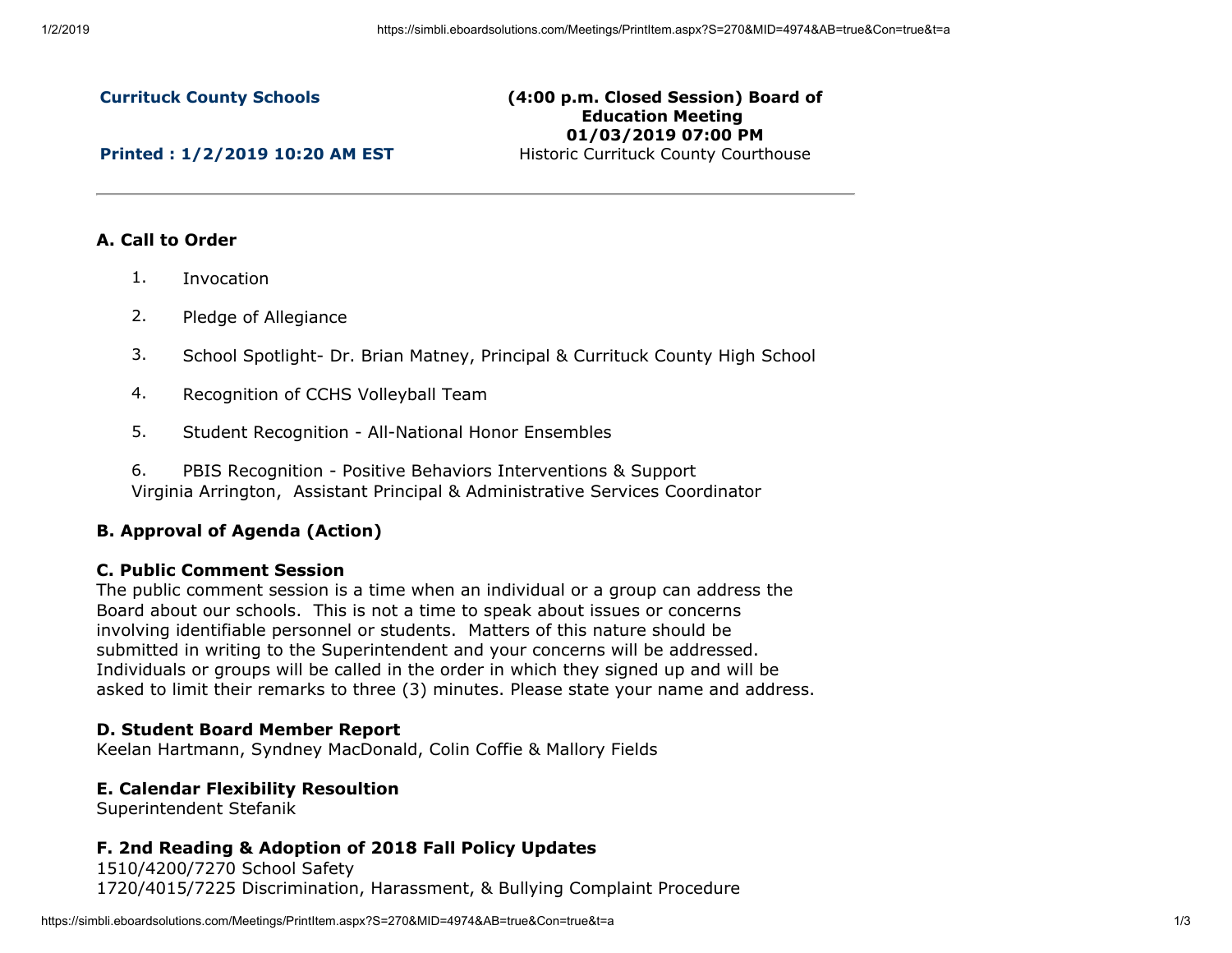2110 Board Member Elections 2121 Board Member Conflict of Interest 3410 Testing & Assessment Program 3420 Student Promotion & Accountability 3430 School Improvement Plan 3470/4305 Alternative Learning Programs/Schools 4125 Homeless Students 4333 Weapons, Bomb Threats, Terrorist Threats & Clear Threats to Safety 5025 Prohibition of Drugs & Alcohol 6125 Administering Medicines to Students 6220 Operation of School Nutrition Services 6401/9100 Ethics & Purchasing Function 6450 Purchase of Service 6560 Disposal of Surplus Property 7130 Licensure 7300 Staff Responsibilities 7610 Defense of Board Employees 7730 Employee Conflict of Interest 7920 Reduction in Force: Teachers & School Administrators 8305 Federal Grant Administration 9110 Use & Selection of Architects, Engineers, Surveyors & Construction Managers at Risk 9120 Bidding Construction Work Legal References Only: 1310/4002 Parental Involvement 2670 Business Advisory Council 4152 Unsafe School Choice Transfer

5020 Visitors to the Schools 5030 Community Use of Facilities

6140 Student Wellness

6305 Safety & Student Transportation Services

6315 Drivers

7405 Extracurricular & Non-Instructional Duties

Delete 7130-R Licensure Regulations

# **G. Consent Agenda (Action)**

- 1. Personnel Report Dated January 3, 2019
- 2. (c)Board Meeting Minutes December 6, 2018